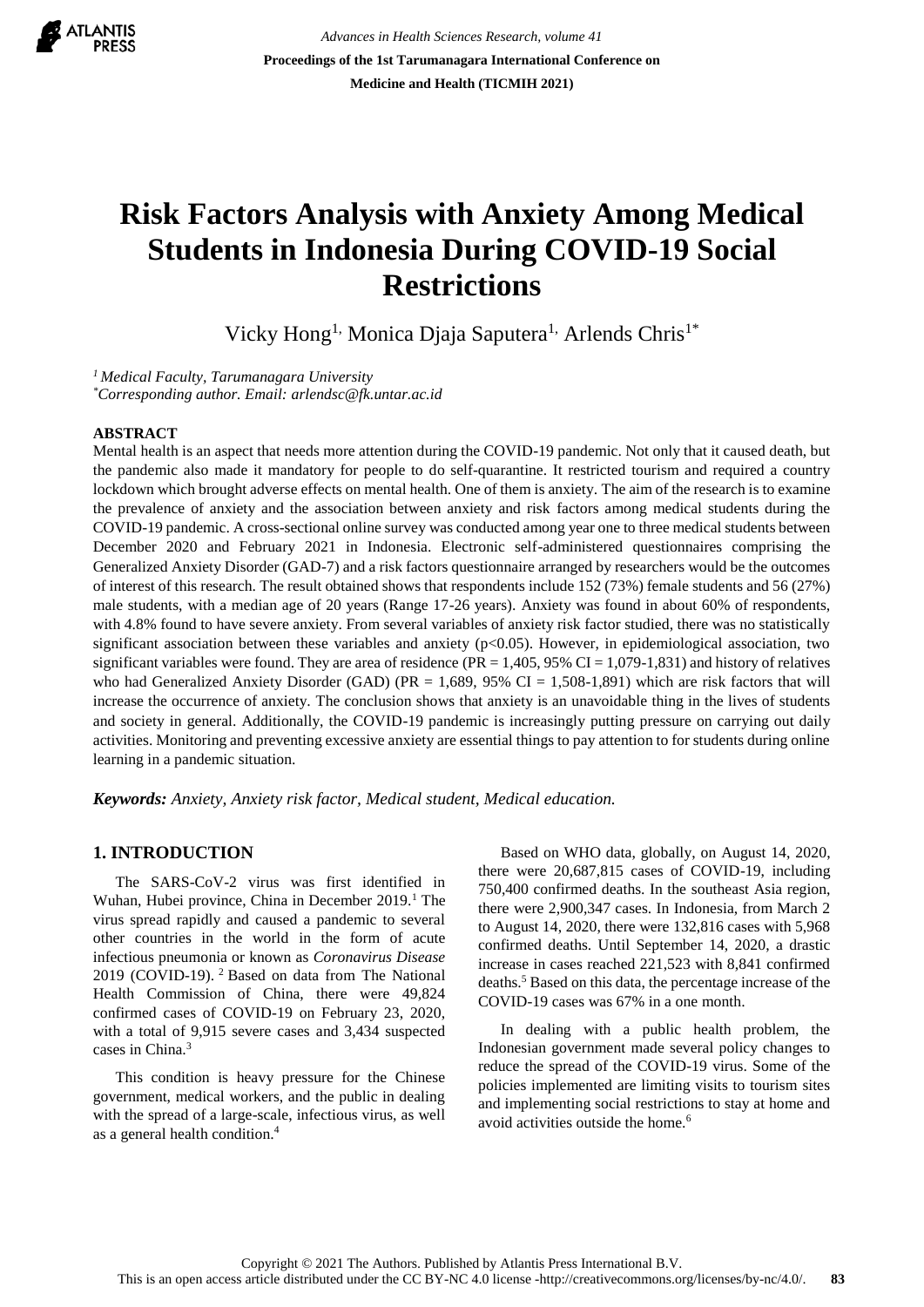In the Brooks, et al. (2020) study on the impact of quarantine on psychological health using three electronic databases, some other studies also report that the negative impact of quarantine during COVID-19 can be symptoms of post-traumatic stress, confusion, and anger. The stressor from this condition is in the form of a prolonged quarantine period, stigma, fear of being infected with COVID-19, frustration, boredom, financial problems, and inadequate information.<sup>7</sup>

The ongoing spread of the virus, strict isolation, and delays in the start of schools and campuses are thought to impact students' mental health.<sup>8</sup> During the COVID-19 pandemic, mental health is as essential as physical health.<sup>9</sup>

An online survey conducted on first-year students at the French Portion of the World Mental Health International College Student found an increase in anxiety by  $62\%$ .<sup>6</sup> This study is different from the study conducted by Cao, et al., on medical students from Changzi University, China. It was found that 25% experienced anxiety. Living in urban areas, having a stable family income, and living with parents are protective factors against anxiety.<sup>8</sup> Differences in research methodologies and cultural backgrounds of the two countries are thought to cause different research results.<sup>6</sup>

Based on this matter, the same study can be repeated for respondents in Indonesia. This study aimed to analyze the risk factors of medical student anxiety during the COVID-19 pandemic.

## **2. METHODS**

The design of this study used a cross-sectional method. The respondents are medical students from Tarumanagara University years 2018-2020. The data was collected from December 2020 to February 2021, using an online survey and filling out digital informed consent. The instruments of this study comprised of Generalized Anxiety Disorder-7 (GAD-7) and a questionnaire containing anxiety risk factors compiled by the researcher.

GAD-7 questionnaire consists of 7 questions with a four-item Likert scale (0, 1, 2, 3). The results of the questionnaire scores from  $0 - 21$  were scored based on the categories of the Likert scale: not at all, several days, more than half the days, and nearly every day. The total score results were then divided into four categories: no anxiety, mild anxiety, moderate anxiety, and severe anxiety. In this study, the grouping of anxiety categories will be divided into 2: anxiety and non-anxiety.

The risk factor questionnaire comprised of variables of age, sex, location, type of residence, home-ownership status, area of residence, companion, income, history of the disease, substance abuse, access to the yard, relatives with a history of General Anxiety Disorder. The collected data will be analyzed using chi-square.

#### **3. RESULTS**

From a total of 208 respondents, there were 152 (73.1%) female and 56 (26.9%) male, with an age range between 18-26 years. Based on their place of residence characteristics, 82.7% of respondents live in urban areas and, 97.6% live with family or relatives during the COVID-19 pandemic. The total respondents who experienced anxiety were as many as 124 (59.6%) students, and 84 (40.4%) students did not experience anxiety.

From 124 respondents who experienced anxiety, 60.7% cases occurred in male students, 61.1% live in rural area, 72.7% live in apartments, 81.3% area of residence was  $\langle 30 \text{ m}^2, 80\% \text{ live alone}, 62.5\% \text{ use}$ alcohol/drugs, 60.9% have no access to the yard, balcony or terrace, 70.8% of residences are not privately owned, 64.8% have unstable income, 66.7% have a history of the disease, and 100% have relatives with GAD. Whereas 84 respondents who did not experience anxiety were 59.2% female students, 59.3% live in urban areas, 58.9% live in houses, 57.8% area of residence was  $\geq$ 30 m<sup>2</sup>, 59.1% live with a companion, 59.5% do not use alcohol/drugs, 59.5% have access to the yard, balcony or terrace, 58.2% of residences are privately owned, 55.8% have a stable income, 58.9% have no history of the disease, 59.2% do not have relatives with GAD.

Anxiety risk factor analysis with chi-square test showed no statistically significant association between anxiety risk factors and anxiety (p<0.05). In epidemiological association, the Prevalence Ratio (PR) of area of residence was  $\langle 30m^2 = 1,405$ . This means that respondents who live in an area of  $\langle 30 \text{ m}^2 \rangle$  have a 1,405 times risk of experiencing anxiety compared to those who live in an area of  $\geq$ 30 m<sup>2</sup>. Variable of having relatives with GAD has the Prevalence Ratio (PR) value of 1,689. This means that respondents who have relatives with GAD have a 1,689 times risk of experiencing anxiety compared to those who do not have relatives with GAD.

## **4. DISCUSSION**

WHO stated that during the COVID-19 pandemic, mental health was as important as physical health.<sup>9</sup> Some mental health disorders that can occur are in the form of anxiety, fear, and so on.<sup>8</sup>

In this study, 124 out of 208 medical students experienced anxiety during the COVID-19 pandemic. There was no difference in the incidence of anxiety based on sex variables. This result follows the study conducted by Saraswathi et al. (2020) and Fu, et al. (2021). 10,11 This means that during the COVID-19 pandemic, both men and women have the same experience of anxiety.<sup>11</sup>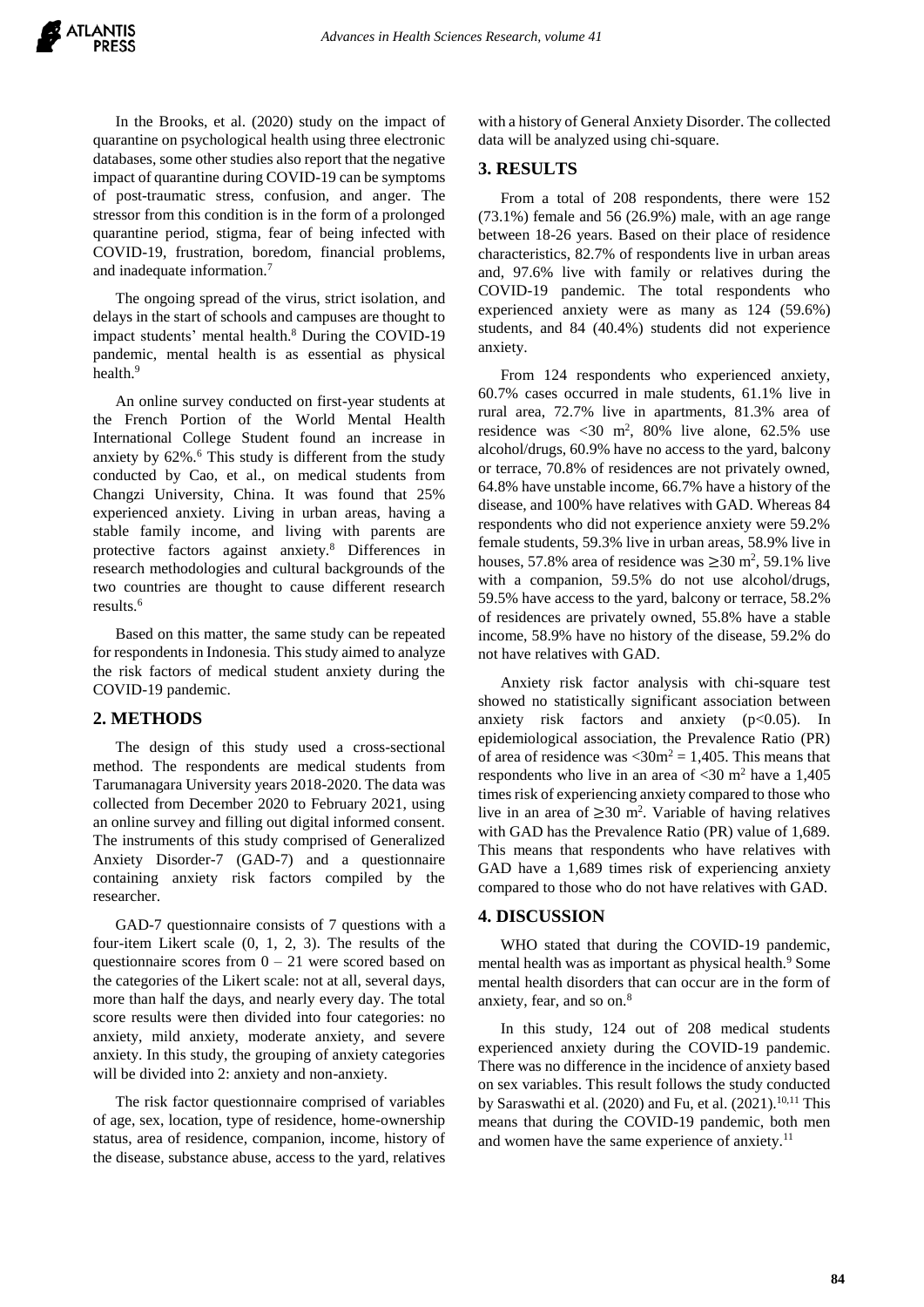**Table 1.** The results of the chi-square analysis of the association between anxiety risk factors and anxiety in medical students at Tarumanagara University years 2018-2020 during the COVID-19 pandemic

|                       | With anxiety ( $n = 124$ ) |      | No anxiety ( $n = 84$ ) |      | <b>Total (N=208)</b> | P value | PR    | 95% CI      |
|-----------------------|----------------------------|------|-------------------------|------|----------------------|---------|-------|-------------|
|                       | N                          | %    | N                       | %    |                      |         |       |             |
| Age                   |                            |      |                         |      |                      |         |       |             |
| $\leq$ 19 years old   | 40                         | 58,0 | 29                      | 42,0 | 69 (33,17%)          | 0,849   | 0,959 | 0,753-1,222 |
| >19 years old         | 84                         | 60,4 | 55                      | 39,6 | 139 (66,83%)         |         |       |             |
| Sex                   |                            |      |                         |      |                      |         |       |             |
| Female                | 90                         | 59,2 | 62                      | 40,8 | 152 (73,08%)         | 0,971   | 0,975 | 0,761-1,250 |
| Male                  | 34                         | 60,7 | 22                      | 39,3 | 56 (26,92%)          |         |       |             |
| Location              |                            |      |                         |      |                      |         |       |             |
| Rural                 | 22                         | 61,1 | 14                      | 38,9 | 36 (17,3%)           | 0,989   | 1,031 | 0,772-1,375 |
| Urban                 | 102                        | 59,3 | 70                      | 40,7 | 172 (82,7%)          |         |       |             |
| Type                  |                            |      |                         |      |                      |         |       |             |
| Apartment             | 8                          | 72,7 | 3                       | 27,3 | 11 (5,3%)            | 0,531   | 1,235 | 0,844-1,806 |
| House                 | 116                        | 58,9 | 81                      | 41,1 | 197 (94,7%)          |         |       |             |
| Home-ownership status |                            |      |                         |      |                      |         |       |             |
| Renter, not owner     | 17                         | 70,8 | $\overline{7}$          | 29,2 | 24 (11,5%)           | 0,332   | 1,218 | 0,916-1,619 |
| Owner                 | 107                        | 58,2 | 77                      | 41,8 | 184 (88,5%)          |         |       |             |
| Area of residence     |                            |      |                         |      |                      |         |       |             |
| <30 m2                | 13                         | 81,3 | 3                       | 18,8 | 16 (7,7%)            | 0,116   | 1,405 | 1,079-1,831 |
| $\geq$ 30 m2          | 111                        | 57,8 | 81                      | 42,2 | 192 (92,3%)          |         |       |             |
| Companion             |                            |      |                         |      |                      |         |       |             |
| no one                | 4                          | 80,0 | $\mathbf{1}$            | 20,0 | 5(2,4%)              | 0,650   | 1,353 | 0,860-2,129 |
| with companion        | 120                        | 59,1 | 83                      | 40,9 | 203 (97,6%)          |         |       |             |
| Income                |                            |      |                         |      |                      |         |       |             |
| not stable            | 57                         | 64,8 | 31                      | 35,2 | 88 (42,3%)           | 0,248   | 1,160 | 0,930-1,448 |
| <b>Stable</b>         | 67                         | 55,8 | 53                      | 44,2 | 120 (57,7%)          |         |       |             |
| History of disease    |                            |      |                         |      |                      |         |       |             |
| have                  | 12                         | 66,7 | 6                       | 33,3 | 18 (8,7%)            | 0,699   | 1,131 | 0,799-1,601 |
| don't have            | 112                        | 58,9 | 78                      | 41,1 | 190 (91,3%)          |         |       |             |
| Alcohol/Substance     |                            |      |                         |      |                      |         |       |             |
| consume               | 5                          | 62,5 | 3                       | 37,5 | 8(3,8%)              | 1,000   | 1,050 | 0,607-1,818 |
| not consume           | 119                        | 59,5 | 81                      | 40,5 | 200 (96,2%)          |         |       |             |
| Access to yard        |                            |      |                         |      |                      |         |       |             |
| don't have            | 14                         | 60,9 | 9                       | 39,1 | 23 (11,1%)           | 1,000   | 1,024 | 0,722-1,451 |
| have                  | 110                        | 59,5 | 75                      | 40,5 | 185 (88,9%)          |         |       |             |
| Relatives with GAD    |                            |      |                         |      |                      |         |       |             |
| have                  | $\overline{2}$             | 100  | 0                       | 0,0  | 2(1%)                | 0,516   | 1,689 | 1,508-1,891 |
| don't have            | 122                        | 59,2 | 84                      | 40,8 | 206 (99%)            |         |       |             |

The results obtained are different from the study results from WHO. The study from WHO stated that students aged 18-19 years (teenager) are more vulnerable to social health problems compared to students aged >19 years (adult).<sup>12</sup> Whereas on the study results obtained, it was found that 1.4% of adult students are more vulnerable to experiencing anxiety than teenage students. However, there was no statistically significant difference.

People who live in rural areas tend to be more at risk of experiencing anxiety than those in urban areas. This is in line with the study result conducted by Cao, et al. (2020).<sup>8</sup> In his study stated that some conditions such as limited medical workers and inadequate personal protective equipment for the general public would increase the risk of anxiety in people living in rural areas.<sup>13</sup> Husky, et al. (2020), stated that people who live in house-type residences have a lower risk of anxiety than those in apartments.<sup>6</sup> Although the type of residence has no significant association with anxiety, this can be caused by several other variables that play a role, such as area of residence and access to the yard, balcony, or terrace and several other factors.<sup>14</sup>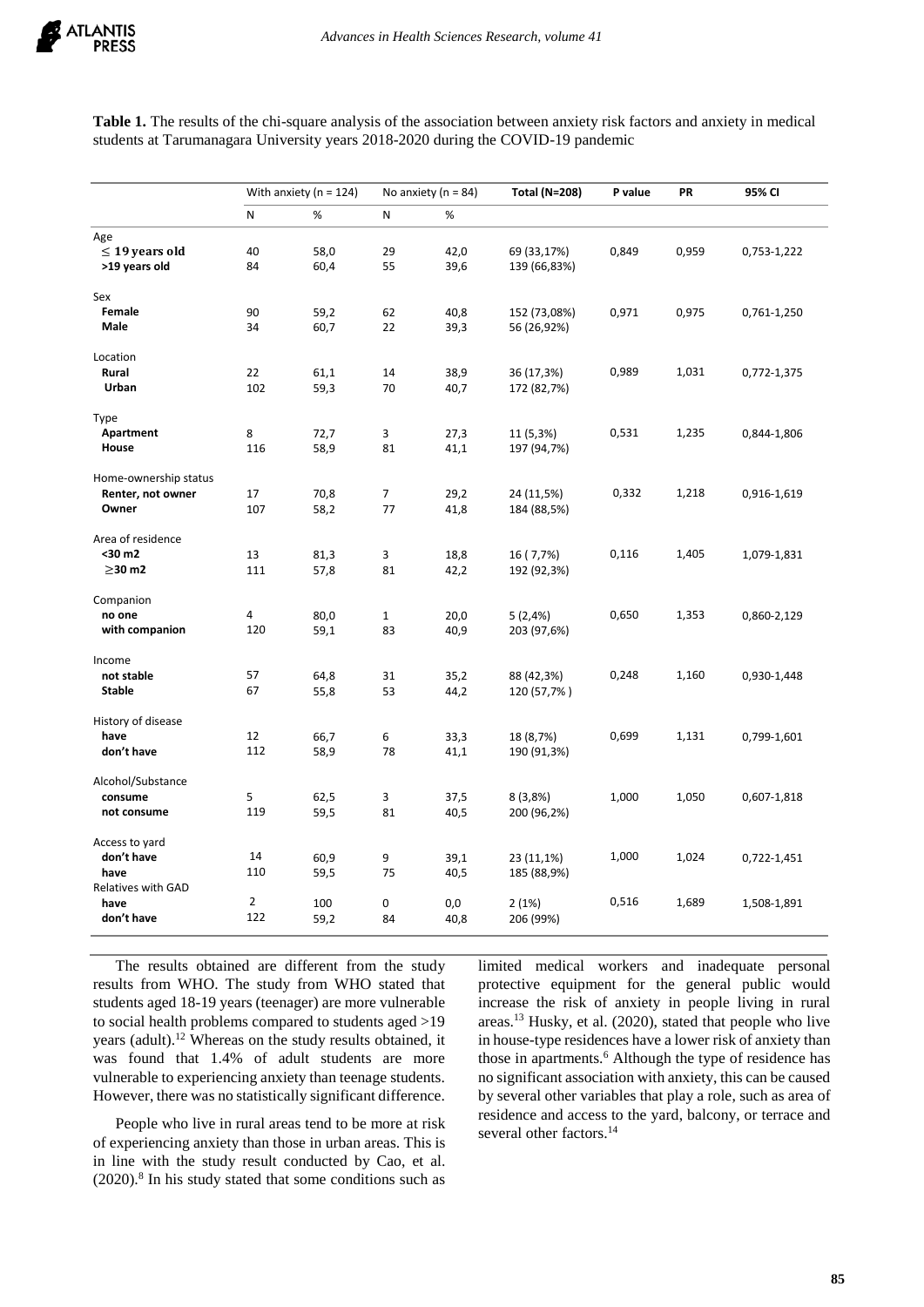Ramiz, et al. (2021) stated that people who live in an area of residence of  $\langle 30 \text{m}^2 \rangle$  tend to be more at risk of experiencing anxiety compared to those who live in an area of residence of  $\geq$  30 m<sup>2</sup>.<sup>14</sup> The results of this study are in line with the results obtained where the area of residence is the only variable that is epidemiologically significant with the PR value =  $1,405$  and 95% CI = 1,079-1,831.

A cramped place is considered not to guarantee privacy when someone communicate by telephone regarding work or personal matters. This is considered to increase symptoms of depression.<sup>15</sup> Li, et al.  $(2020)$ stated that the anxiety level of people who have access to the yard is lower than those who do not have access to the yard.14,16 This is in line with the study result obtained.

Living alone increases the risk of anxiety. The result of this study is supported by Cao, et al. (2020) and Sundarasen, et al.  $(2020)^{8,17}$  Students who live alone tend to feel higher anxiety due to several factors, such as being away from their loved ones and the threat of personal safety during the pandemic that makes them feel lonely.

The pandemic imposed social restrictions on all levels of society. Housing and social relations are crucial points in the mental and social development of student life. This is the cause of increased anxiety.<sup>17</sup> The variable of alcohol/drugs use is not related to the incidence of anxiety. This is in line with the study results conducted by Walter, et al.  $(2018).^{18}$ 

## **5. CONCLUSIONS**

Of all the anxiety risk factor variables studied, there was no statistically significant association with anxiety  $(p<0,05)$ . However, in epidemiological association, there were two significant variables, i.e., the area of residence and respondents who have relatives with a history of being diagnosed with GAD.

# **REFERENCES**

- [1] Zhai Y, Du X. Mental health care for international Chinese students affected by the COVID-19 outbreak. The Lancet Psychiatry. 2020 Apr 1;7(4):e22. DOI : [https://dx.doi.org/10.1016%2FS2215-](https://dx.doi.org/10.1016%2FS2215-0366(20)30089-4) [0366\(20\)30089-4](https://dx.doi.org/10.1016%2FS2215-0366(20)30089-4)
- [2] Bao Y, Sun Y, Meng S, Shi J, Lu L. 2019-nCoV epidemic: address mental health care to empower society. The Lancet. 2020 Feb 22;395(10224):e37- 8. DOI : [https://dx.doi.org/10.1016%2FS0140-](https://dx.doi.org/10.1016%2FS0140-6736(20)30309-3) [6736\(20\)30309-3](https://dx.doi.org/10.1016%2FS0140-6736(20)30309-3)
- [3] National Health Commission of China., 2020. Update on the new coronavirus pneumonia outbreak as at 24:00 hours on 23 February. Available online: [http://www.nhc.gov.cn/yjb/s7860/202002/945bd98](http://www.nhc.gov.cn/yjb/s7860/202002/945bd98a9d884aeeb54d76afa02ca813.shtml) [a9d884aeeb54d76afa02ca813.s](http://www.nhc.gov.cn/yjb/s7860/202002/945bd98a9d884aeeb54d76afa02ca813.shtml) [html](http://www.nhc.gov.cn/yjb/s7860/202002/945bd98a9d884aeeb54d76afa02ca813.shtml)
- [4] Pan X, Ojcius DM, Gao T, Li Z, Pan C, Pan C. Lessons learned from the 2019-nCoV epidemic on prevention of future infectious diseases. Microbes and infection. 2020 Mar 1;22(2):86-91. DOI : <https://dx.doi.org/10.1016%2Fj.micinf.2020.02.004>
- [5] WHO. WHO Coronavirus Disease (COVID-19) Dashboard. Available from: [https://covid19.who.int/?gclid=EAIaIQobChMInaa](https://covid19.who.int/?gclid=EAIaIQobChMInaaOzdWa6wIVwTUrCh06hA_QEAAYASAAEgIInvD_BwE) [OzdWa6wIVwTUrCh06hA\\_Q](https://covid19.who.int/?gclid=EAIaIQobChMInaaOzdWa6wIVwTUrCh06hA_QEAAYASAAEgIInvD_BwE) [EAAYASAAEgIInvD\\_BwE](https://covid19.who.int/?gclid=EAIaIQobChMInaaOzdWa6wIVwTUrCh06hA_QEAAYASAAEgIInvD_BwE)
- [6] Husky MM, Kovess-Masfety V, Swendsen JD. Stress and anxiety among university students in France during Covid-19 mandatory confinement. Comprehensive Psychiatry. 2020 Jul 12:152191. DOI : [http://dx.doi.org/10.1016/j.comppsych.2020.15219](http://dx.doi.org/10.1016/j.comppsych.2020.152191)

[1](http://dx.doi.org/10.1016/j.comppsych.2020.152191)

- [7] Brooks SK, Webster RK, Smith LE, Woodland L, Wessely S, Greenberg N, Rubin GJ. The psychological impact of quarantine and how to reduce it: rapid review of the evidence. The Lancet. 2020 Feb 26. DOI : [https://doi.org/10.1016/S0140-](https://doi.org/10.1016/S0140-6736(20)30460-8) [6736\(20\)30460-8](https://doi.org/10.1016/S0140-6736(20)30460-8)
- [8] Cao W, Fang Z, Hou G, Han M, Xu X, Dong J, Zheng J. The psychological impact of the COVID-19 epidemic on college students in China. Psychiatry Research. 2020 Mar 20:112934. DOI [https://dx.doi.org/10.1016%2Fj.psychres.2020.1129](https://dx.doi.org/10.1016%2Fj.psychres.2020.112934) [34](https://dx.doi.org/10.1016%2Fj.psychres.2020.112934)
- [9] WHO. Mental Health & COVID-19. Available from [https://www.who.int/teams/mental-health-and](https://www.who.int/teams/mental-health-and-substance-use/covid-19)[substance-use/covid-19](https://www.who.int/teams/mental-health-and-substance-use/covid-19)
- [10] Saraswathi I, Saikarthik J, Kumar KS, Srinivasan KM, Ardhanaari M, Gunapriya R. Impact of COVID-19 outbreak on the mental health status of undergraduate medical students in a COVID-19 treating medical college: a prospective longitudinal study. PeerJ. 2020 Oct 16;8:e10164. DOI : <https://dx.doi.org/10.7717%2Fpeerj.10164>
- [11] Fu W, Yan S, Zong O, Anderson-Luxford D, Song X, Lv Z, Lv C. Mental health of college students during the COVID-19 epidemic in China. Journal of Affective Disorders. 2021 Feb 1;280:7-10. DOI : <https://doi.org/10.1016/j.jad.2020.11.032>
- [12] WHO. Adolescent mental health. Available from: [https://www.who.int/news](https://www.who.int/news-room/fact-sheets/detail/adolescent-mental-health)[room/fact-sheets/detail/adolescent-mental-health](https://www.who.int/news-room/fact-sheets/detail/adolescent-mental-health)
- [13] Zhang Y, Chen YP, Wang J, Deng Y, Peng D, Zhao L. Anxiety Status and Influencing Factors of Rural Residents in Hunan During the Coronavirus Disease 2019 Epidemic: A Web-Based Cross-Sectional Survey. Frontiers in Psychiatry. 2020;11. DOI : <https://dx.doi.org/10.3389%2Ffpsyt.2020.564745>